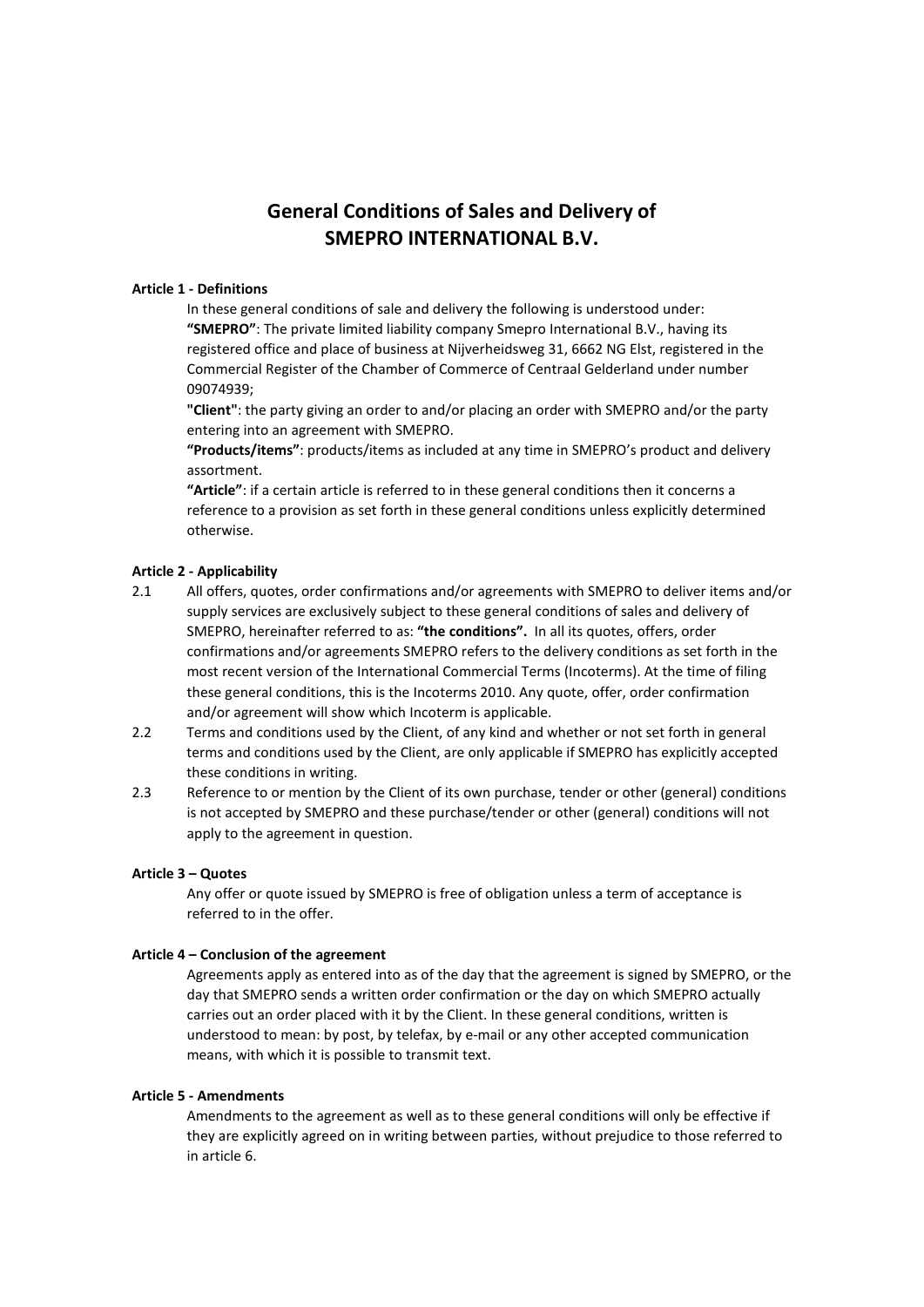## **Article 6 – Price**

- 6.1 The prices indicated by SMEPRO are exclusive of turnover tax and subject to application of the Incoterm Ex Works (EXW), unless explicitly agreed otherwise with the Client in writing.
- 6.2 If after the date of conclusion of the agreement one or more unforeseen cost price factors undergoes an increase or an increase occurs with regard to amended legislation or regulations, such as import and export duties or other duties or charges, or a cost price increasing change occurs in the currency exchange rate, SMEPRO is entitled to adjust the agreed price accordingly.
- 6.3 If at the time of conclusion of the agreement SMEPRO and the Client have established together at what exchange rate the agreement will be carried out, exchange rate changes of +5% or -5% will not lead to changes in the agreed price. All exchange rate changes which exceed the percentage of +5% or -5% are payable by the Client unless parties explicitly agree otherwise.
- 6.4 If part of the agreed items has already been delivered, the provisions of article 6.2 remain in full force with regard to the items still to be delivered by SMEPRO.

## **Article 7 – Packaging/dispatch**

- 7.1 SMEPRO determines the manner of dispatch and packaging unless the Client has given SMEPRO other instructions in good time in writing.
- 7.2 Packaging is not taken back by SMEPRO.

## **Article 8 - Descriptions, models, aids and advice**

- 8.1 Pictures, drawings, size and weight indications and other such data shown in catalogues are only binding if and insofar as explicitly set forth in an agreement signed by parties or an order confirmation signed by SMEPRO without prejudice to the provisions of article 8.5.
- 8.2 Quotes issued by SMEPRO as well as drawings, calculations, descriptions, models, tools and suchlike manufactured or provided by SMEPRO remain property of SMEPRO until the time that the Client has paid the purchase price. The models pertaining to the Client will be kept by SMEPRO unless the parties have explicitly agreed otherwise.

All information contained in quotes, drawings, calculations, descriptions, models, tools and suchlike, as well as all information on which the manufacturing methods of the items to be delivered by SMEPRO are based, remains exclusively reserved for the Client.

- 8.3 Smepro guarantees that the information referred to in article 8.2 will not be copied or shown, published or made available to third parties in any form, other than with the Client's written consent, except if and insofar as this is necessary for the performance of the agreement entered into with the Client.
- 8.4 All advice, calculations, notifications and specifications given by SMEPRO with regard to capacities, results of items to be delivered and/or work to be carried out by SMEPRO are entirely free of obligation and are provided by SMEPRO by way of non-binding information.
- 8.5 A tolerance of 10% more or less of the quantity of products ordered by the Client applies to delivery by SMEPRO of semi-manufactured products such as castings and mold forgings.

## **Article 9 - Delivery term**

- 9.1 The delivery term indicated by SMEPRO in its quote or the delivery term agreed on by parties always applies by estimate, unless SMEPRO explicitly states in writing that it is a deadline or parties have explicitly agreed on this deadline in writing.
- 9.2 If SMEPRO exceeds the delivery term, this does not entitle the Client to any compensation nor the right to terminate the agreement and/or otherwise to suspend its obligations ensuing from the agreement.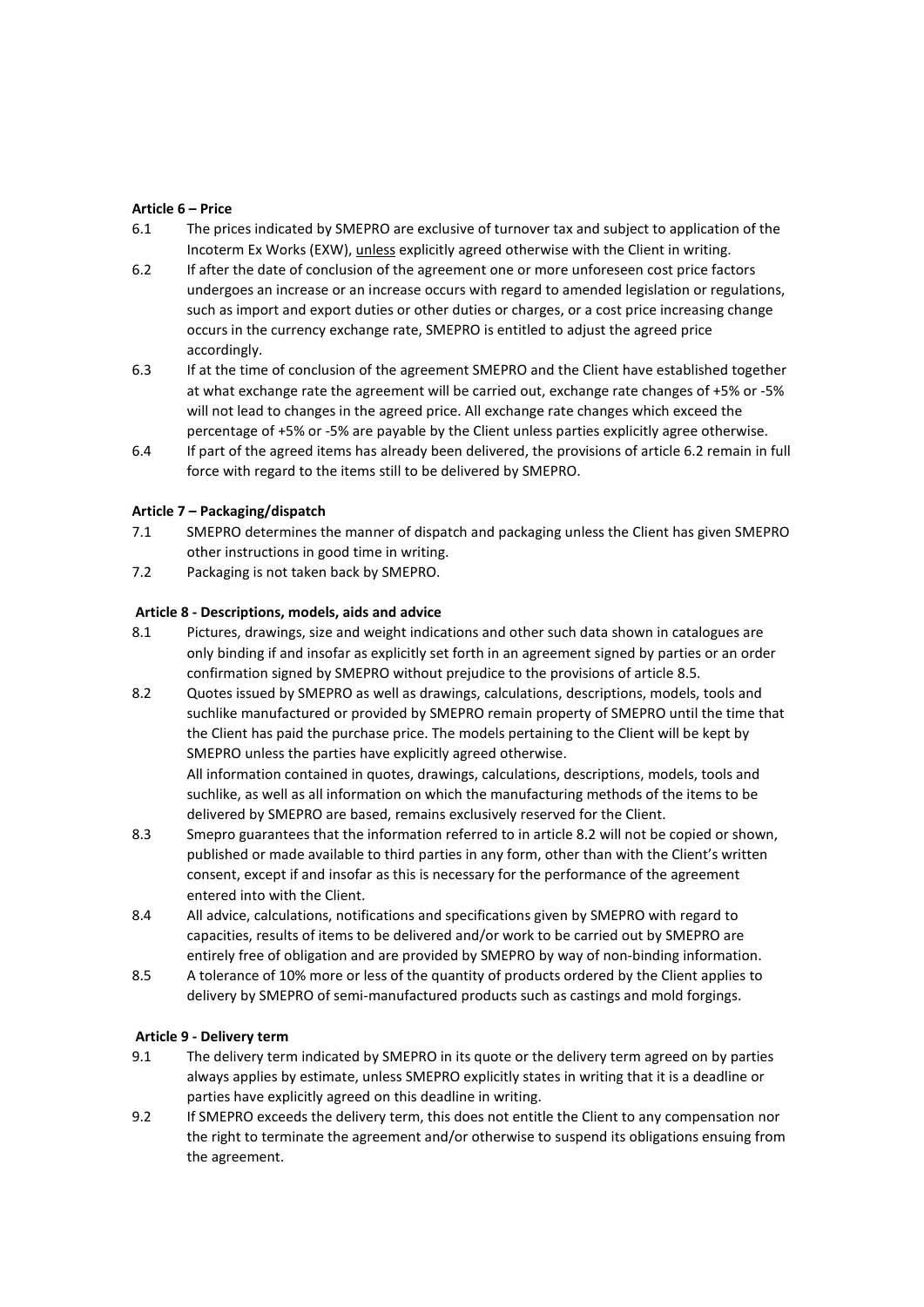- 9.3 The delivery term is based on the working circumstances applicable when the agreement was entered into and timely delivery of the items ordered by SMEPRO in order to comply with the agreement. The delivery term will be extended insofar as necessary if a delay arises due to no fault of SMEPRO because of a change in the said work circumstances and/or because items ordered for the performance of the agreement were not delivered on time.
- 9.4 With regard to the delivery term the items apply as delivered when they are ready for dispatch in accordance with the Incoterm Ex Works (EXW), all this after the Client has been notified thereof in writing.
- 9.5 Without prejudice to the other provisions in these conditions with regard to extension of the delivery term, the delivery term is extended by the period of delay arising on the side of SMEPRO as a result of non-compliance by the Client with any obligation ensuing from the agreement or cooperation requested with regard to performance of the agreement.
- 9.6 SMEPRO is entitled to comply with the agreement by way of partial deliveries, unless explicitly agreed otherwise and/or the nature of the agreement prevents this. In the event of partial deliveries, each batch of items is considered as a separate delivery and SMEPRO is entitled to invoice this partial delivery as such.
- 9.7 If the Client places a call off order, this order must be called off and accepted by the Client no later than the last day of the call off period.

## **Article 10 - Risk and transfer of title**

- 10.1 After the items in question have left the storage site of SMEPRO or a third party designated by SMEPRO, or after the items apply as delivered in the meaning of article 9.4, the Client will bear the risk for these items, all this in accordance with Incoterm Ex Works (EXW) unless the parties have agreed otherwise.
- 10.2 The items are transported under all circumstances for the Client's account and risk unless parties have agreed otherwise.
- 10.3 Damage to the items caused by destruction of packaging is for the account and risk of the Client unless parties have agreed otherwise.
- 10.4 If the Client has made items available to SMEPRO for processing, repairs, inspection or otherwise, these items are kept by SMEPRO based on the agreed Incoterm. In principle, the Client must arrange for adequate insurance of these items unless parties have agreed otherwise.
- 10.5 The provisions of article 10.4 likewise apply to consignment goods supplied by SMEPRO. At all times SMEPRO is entitled to check the quantities and storage of these items at the location where they are kept. The Client will afford its cooperation.

# **Article 11 - Retention of title**

- 11.1 SMEPRO retains the title to all items it delivers to the Client until the purchase price for all these items has been paid in full.
- 11.2 If SMEPRO carries out other or additional work for the Client in the scope of the concluded agreement, the retention of title applies until the Client has paid the full purchase price for this work to SMEPRO. The retention of title also applies to the claims that SMEPRO might have against the Client due to failure of the Client to comply with one or more of its obligations vis-àvis SMEPRO.
- 11.3 The Client is not entitled to sell, transfer title to and/or otherwise make items available to third parties and/or to encumber them prior to the time referred to in articles 11.1 and 11.2.
- 11.4 SMEPRO reserves a non-possessory pledge on the delivered items which have transferred in title to the Client due to payment and are still in the hands of the Client as further security for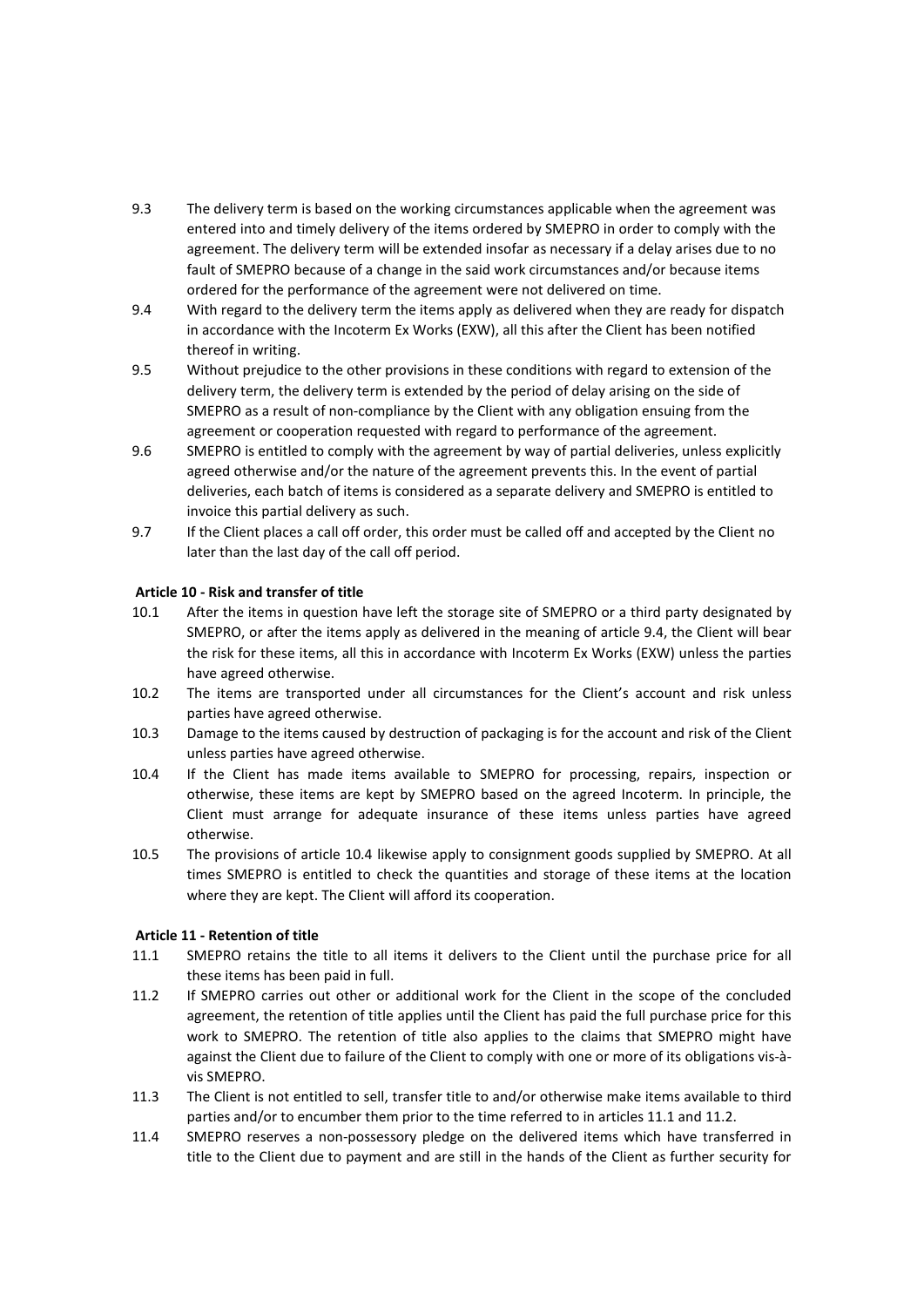claims, other than those referred to in Section 92 paragraph 2 of Book 3 of the Dutch Civil Code, which SMEPRO might have for whatever reason against the Client.

11.5 The Client is required to keep the items delivered under retention of title with the necessary care and as recognizable property of SMEPRO. The Client will be obliged to insure the goods for the duration of the period of retention of title for fire damage, explosion damage, water damage and theft, and to submit the insurance policies to SMEPRO for inspection at first request.

All claims of the Client against insurers for the items pursuant to the aforementioned insurance will, once SMEPRO so wishes, be pledged without notice to the debtor by the Client to SMEPRO, as further security for SMEPRO's claims against the Client.

- 11.6 If a situation as mentioned in article 17.2 occurs, SMEPRO is entitled to repossess the items delivered under retention of title including any required dismantling. The Client will afford full cooperation to SMEPRO in this respect.
- 11.7 After repossession of the items as mentioned in article 11.6 the Client will be credited for the market value of the repossessed items, which in no case will exceed the original price, less costs incurred by repossession.

## **Article 12 - Payment**

- 12.1 Unless explicitly agreed otherwise by SMEPRO and the Client the Client must pay the agreed price within 30 days of the invoice date.
- 12.2 SMEPRO is always entitled to request security for compliance with payment obligations and/or only to send items for payment on delivery. SMEPRO is also entitled to suspend observance of the agreement until the aforementioned security has been furnished to SMEPRO's satisfaction, failing which all that is owed to SMEPRO by the Client, for whatever reason, shall be immediately due and payable. Furthermore, SMEPRO is always entitled to request advance payment.
- 12.3 All payments, without any deduction or set off, must be made by the Client at SMEPRO's office or to a bank account indicated by SMEPRO.
- 12.4 If the Client does not pay within the agreed period, he shall owe an interest of 1% per month from the date of invoice, where part of a month will apply as a full month, as well as all judicial and extrajudicial costs incurred by the collection of the claim. The extrajudicial costs will be fixed at the collection rate used by the Netherlands Bar Association, but at a minimum of EUR 125.
- 12.5 Any costs incurred in the scope of legal proceedings by SMEPRO, including procedural costs as well as other costs for legal aid, even insofar as these costs are not awarded by the Court, are payable by the Client, unless SMEPRO, as the party found to be in the wrong, is ordered to pay the costs by the Court in a judgment that has become final.
- 12.6 In a situation as referred to in article 17.2 all claims of SMEPRO against the Client are due immediately.
- 12.7 Client in the meaning of article 12.6 will also mean any parent company, subsidiary and/or sister company pertaining to the Client's group and/or any other company affiliated with the Client, irrespective of its legal form.
- 12.8 Payments made by the Client will first be applied to any outstanding interest and costs, followed by any overdue invoices (with payment being used for the oldest invoice first), even if the Client states that the payment made is for a more recent invoice.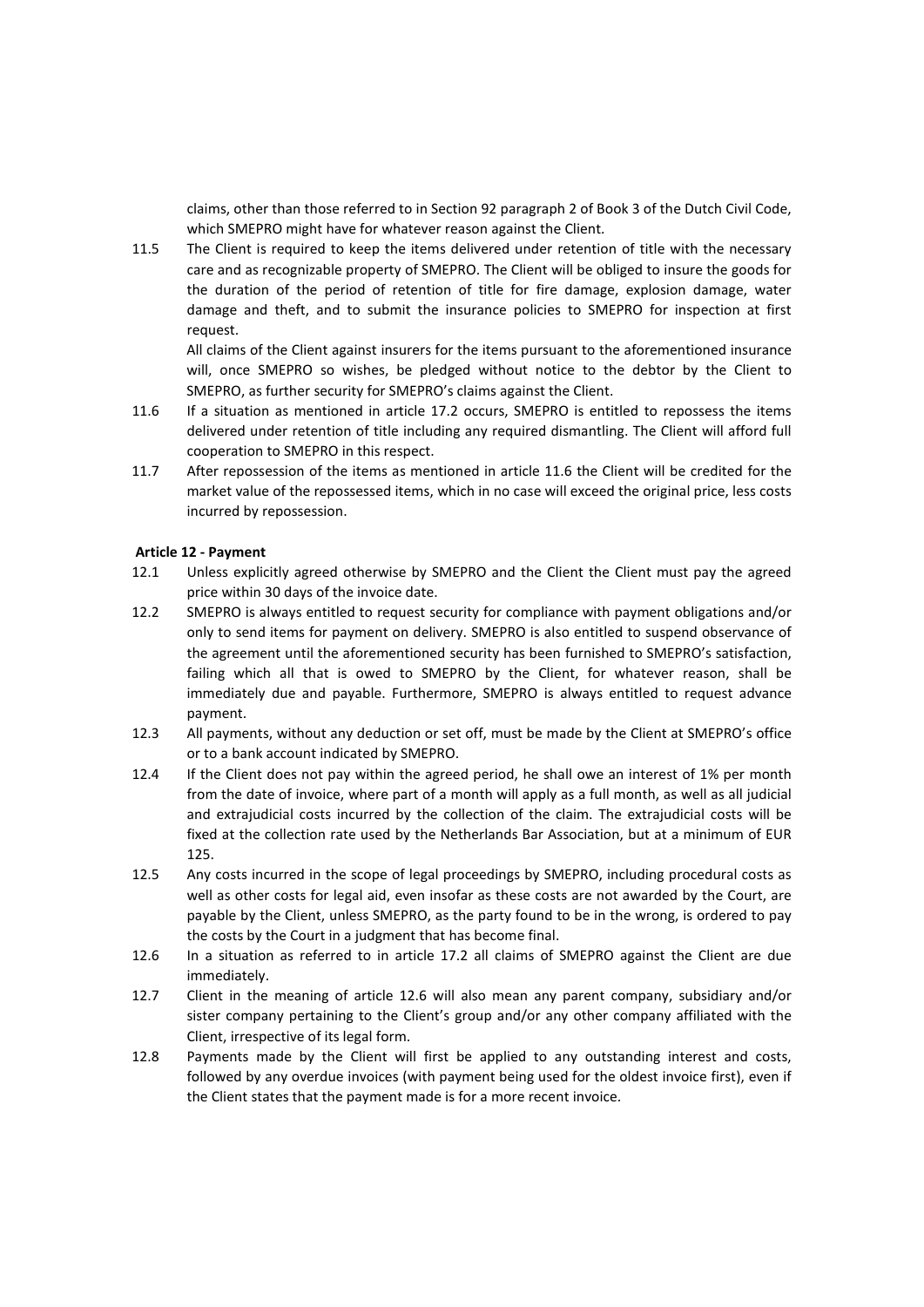## **Article 13 - Guarantee**

- 13.1 Without prejudice to the restrictions referred to hereinafter SMEPRO only provides a guarantee for the items delivered by SMEPRO, in accordance with the guarantee given by the supplier to SMEPRO for the items in question.
- 13.2 The defects falling under the guarantee referred to in article 13.1 will be remedied by SMEPRO by repair or replacement of the defective items, whether or not at SMEPRO's business, or by sending replacement items, all of this at SMEPRO's discretion.
- 13.3 Defects not covered by the guarantee referred to in article 13.1 are in any case defects which occur in, or which are partly or fully caused by:
	- a. non-observance of the instructions given for the use of the items delivered by SMEPRO;
	- b. use of the items delivered by SMEPRO for a purpose other than what they are intended for in SMEPRO's opinion;
	- c. normal wear and tear;
	- d. the applicability of any government provision with regard to the nature or quality of the materials used;
	- e. materials or items used in consultation with the Client;
	- f. materials, items, working methods and constructions, insofar as used on the explicit instruction of the Client, as well as materials or items provided by or on behalf of the Client;
	- g. natural disasters such as lightning strike, explosions, storms, earthquakes, avalanches, falling mountain rocks, landslides, floods, tidal waves, fire and loss of a sea container;
	- h. collision with an aircraft, parts thereof, or falling objects therefrom.
- 13.5 If the Client does not, not properly or not promptly comply with any obligation ensuing for it from the agreement entered into with SMEPRO or a related agreement, SMEPRO cannot be held to any kind of guarantee with regard to any of these agreements.
- 13.6 If the Client proceeds to repair or otherwise work on the delivered items or have the delivered items repaired or otherwise worked on without SMEPRO's prior written consent, any liability of SMEPRO with regard to the guarantee will lapse.
- 13.7 No guarantee will be given for inspections, advice and similar actions carried out by SMEPRO.
- 13.8 The alleged non-observance by SMEPRO of its guaranty obligations does not relieve the Client of the obligations ensuing for it from any agreement entered into with SMEPRO.
- 13.9 The guarantee referred to in article 13.1 et seq does not apply to agreements with regard to second-hand items and/or materials unless explicitly agreed otherwise in writing, subject to the proviso that SMEPRO accepts liability with regard to these second-hand items in accordance with articles 15.2 to 15.4.
- 13.10 SMEPRO's liability with regard to this guarantee only applies if the items are used in a professional manner and pursuant to all existing instructions and rules.

## **Article 14 - Complaints**

- 14.1 Complaints about defects must be made by registered letter sent to SMEPRO within the guarantee term, after which term any liability of SMEPRO in this respect will lapse, without prejudice to the provisions of article 14.2.
- 14.2 Complaints with regard to size differences and/or quantities of the items delivered with regard to the agreed sizes and/or quantities, without prejudice to the provisions of article 8.5, must be reported directly after establishment of the defect, but no later than three months after the date of delivery of the items by SMEPRO. Complaints must be made by registered letter sent to SMEPRO, failing which any liability of SMEPRO in this matter will lapse.
- 14.3 Legal claims with regard to the defects must be made pending within six months after the timely complaint subject to lapse.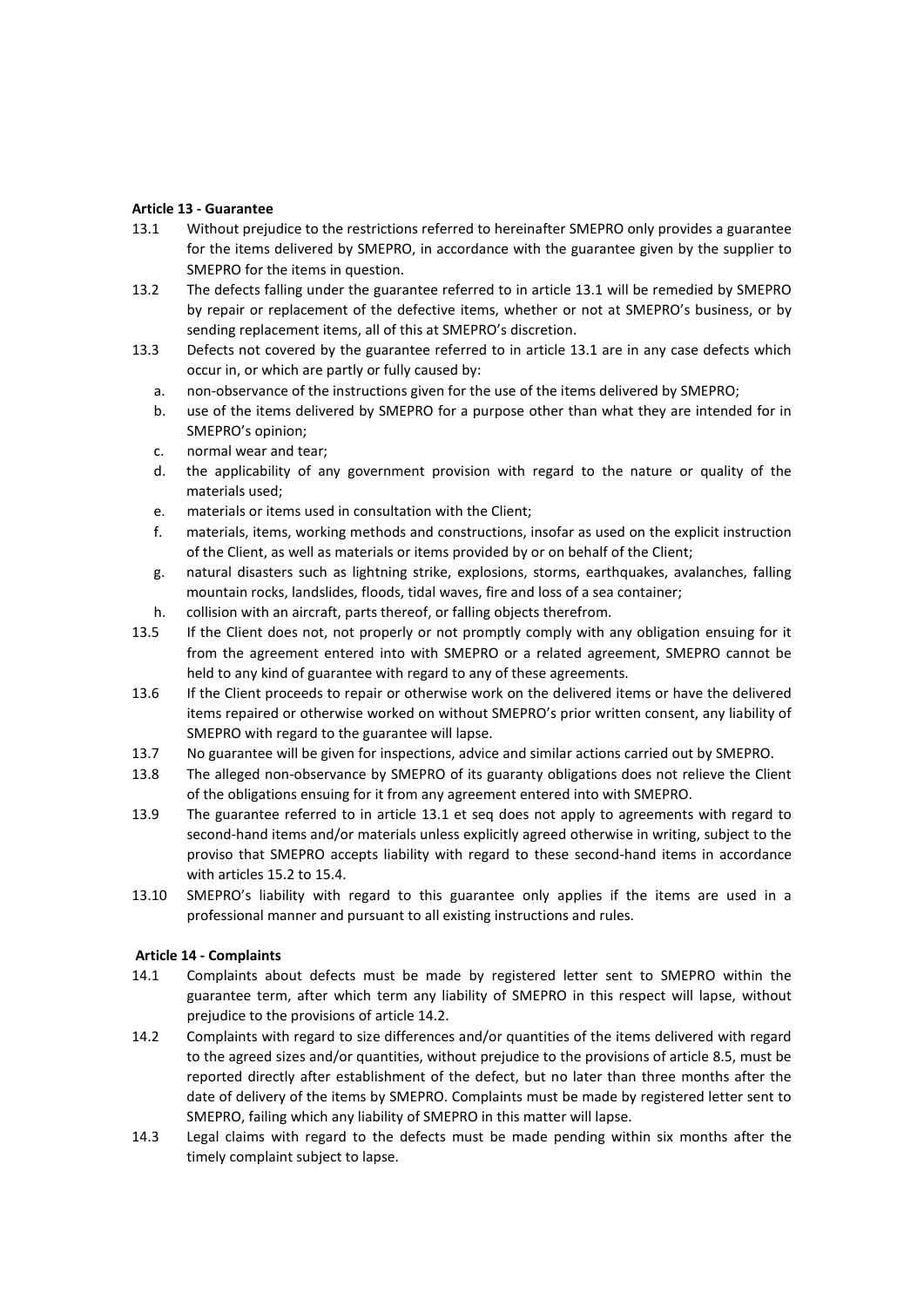14.4 Defects concerning a part of the delivered items do not entitle the Client to reject or refuse the entire batch of items delivered by SMEPRO.

## **Article 15 – Liability**

- 15.1 SMEPRO's liability is limited to observance of the guarantee obligation stated in article 13.
- 15.2 Without prejudice to the provisions of article 13.1, SMEPRO's liability is limited to the regulations of this provision.
- 15.3 SMEPRO is not liable for damage of any kind caused because SMEPRO assumed incorrect and/or incomplete data provided by or on behalf of the Client.
- 15.4 If SMEPRO is liable for any damage, then SMEPRO's liability is at all times limited to the invoice value, exclusive of turnover tax, for the work which the liability refers to. In any case, the damage is always limited to the amount of the payment by its insurer in the applicable case.
- 15.5 SMEPRO is exclusively liable for direct damage.
- 15.6 Direct damage will exclusively mean the reasonable costs to establish the cause and scope of the damage, insofar as the establishment refers to damage in the meaning of these conditions, any reasonable costs incurred so that SMEPRO's defective performance corresponds to the agreement, insofar as this can be attributed to SMEPRO and reasonable costs incurred to prevent or limit damage insofar as the Client can demonstrate that these costs resulted in limitation of the direct damage as meant in these conditions. SMEPRO will never be liable for indirect damage, including but not limited to consequential damage, loss of profit, lost savings and damage due to business interruption.
- 15.7 The liability limitations set forth in this article do not apply if the damage can be blamed on intent or gross negligence by SMEPRO or its subordinates.
- 15.8 SMEPRO is entitled at all times to prevent or reduce damage suffered or to be suffered by the Client insofar as possible.
- 15.9 The Client is required to indemnify SMEPRO and hold SMEPRO harmless with regard to all claims by third parties for compensation of damage, for which SMEPRO's liability is excluded in the relationship with the Client in these conditions, including liability pursuant to Section 171 of Book 6 of the Dutch Civil Code (liability for non-subordinates/subcontractors) and Section 185 of Book 6 of the Dutch Civil Code (product liability).

## **Article 16 - Force Majeure**

Force majeure will mean each circumstance outside of SMEPRO's control even if it could have been anticipated when this agreement was concluded, which prevents observance of the agreement temporarily or permanently, as well as insofar as not included therein, war, risk of war, civil war, riots, work strike, exclusion of workers, transport difficulties, fire and other serious interruptions in SMEPRO's business or that of its suppliers.

## **Article 17 – Suspension and dissolution**

- 17.1 In the event the performance of the agreement is not possible as a result of force majeure, SMEPRO is entitled to either suspend performance of the agreement for no more than six months or to terminate it partially of fully, without SMEPRO being required to pay any damages.
- 17.2 If the Client does not, not properly or not promptly comply with any obligation ensuing for it from an agreement entered into with SMEPRO or related agreements, or there is good reason to fear that the Client is unable or will not be able to comply with its contractual obligations visà-vis SMEPRO, as well as in the event of bankruptcy, application of the statutory debt management scheme, moratorium of payments, death, being put under guardianship, shutdown, liquidation or partial transfer of the business of the Client, including the transfer of